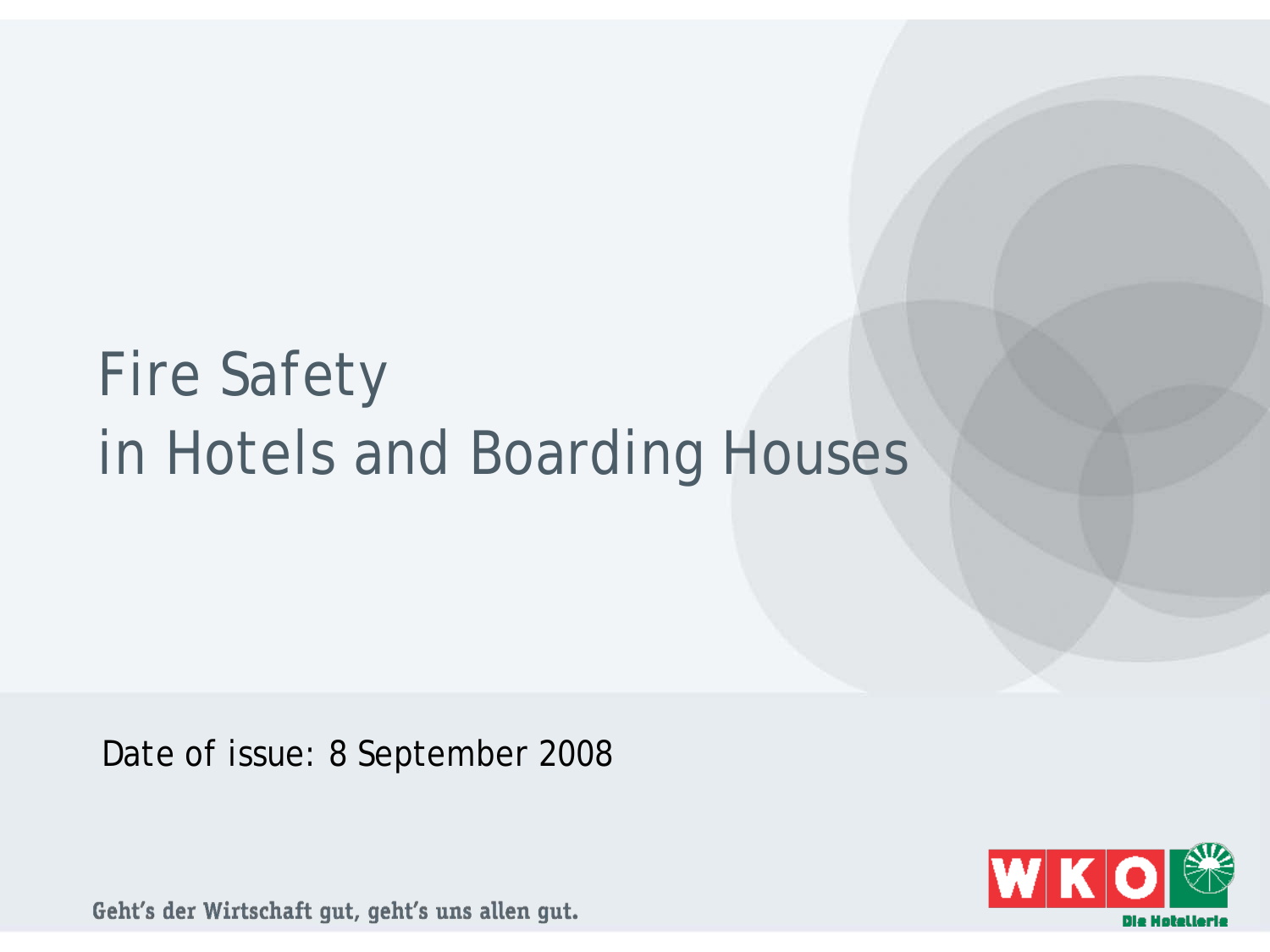#### **Contents**

- EU level
- Federal legislation
- Regional legislation
- Technical standards
- Company-internal regulations
- Particular aspects of fire safety



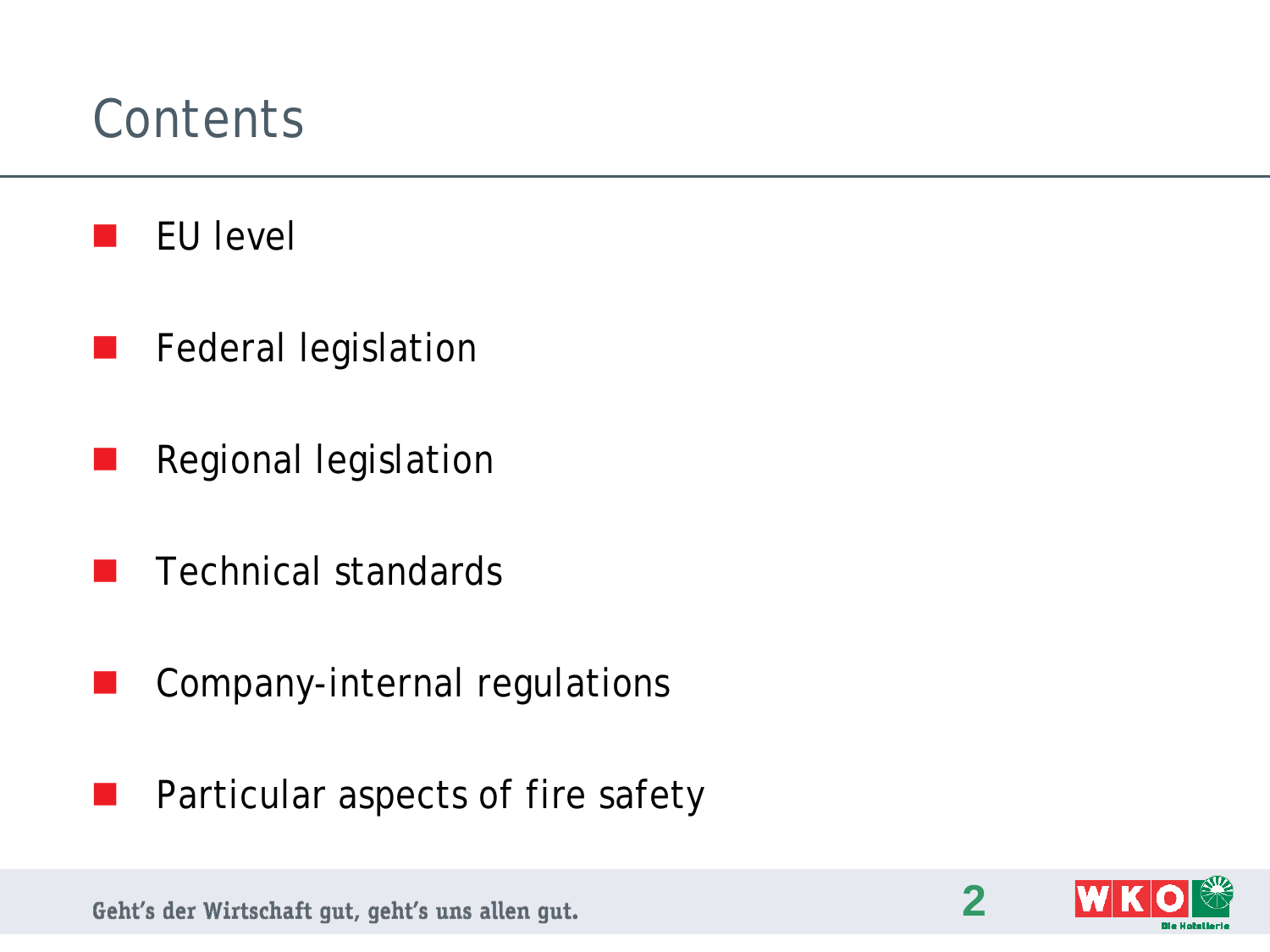#### Regulations/rules for preventative fire safety





**3**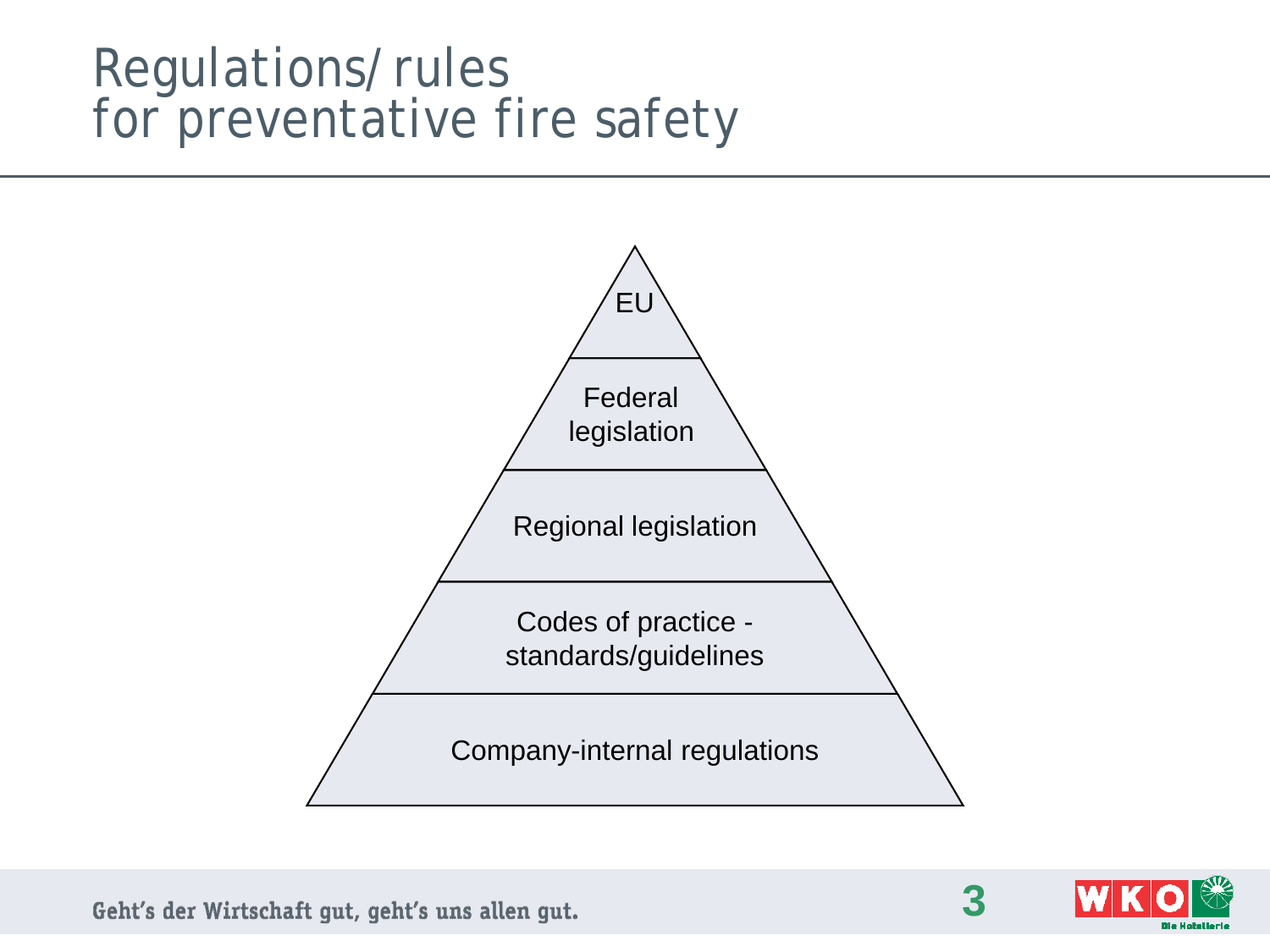■ 86/666/EEC - Recommendation of 22 December 1986 of the Council of the European Union on fire safety in existing hotels (applicable to establishments offering accommodation to at least 20 temporary paying guests).

■ Objectives: Reduce the risk of fire breaking out, prevent the spread of flames and smoke, ensure that all occupants can be evacuated safely, enable the emergency services to take action

Implementation: In some member states, the recommendation was applied to all hotels, in others only to new and renovated buildings (such as e.g. in Austria, Germany).

■ Unlike directives, recommendations of the EU are nonbinding.



**4**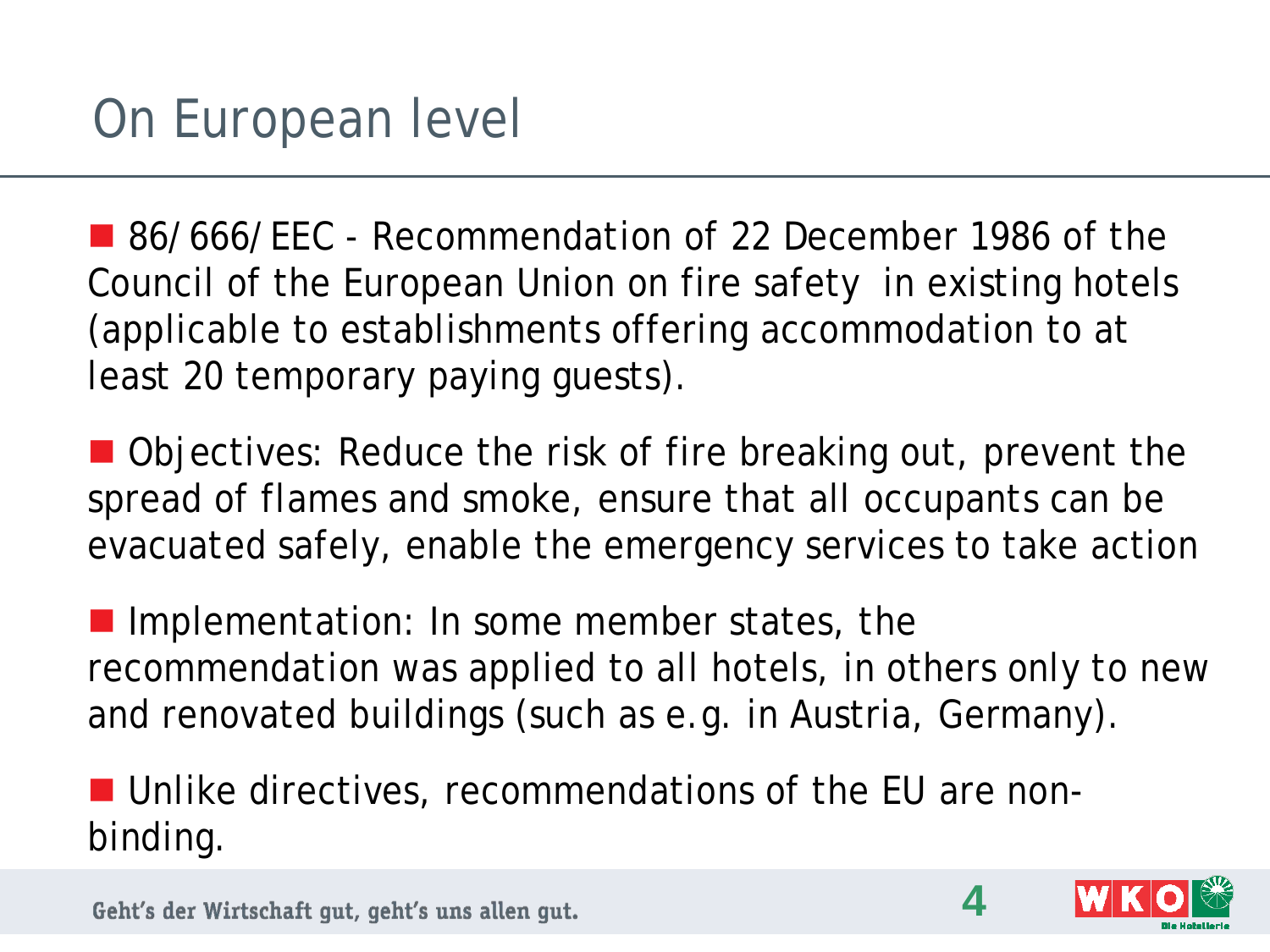■ The Report of the Commission of 27 June 2001 continues to refer to the Recommendation of 1986, as another attempt to issue a Directive to establish uniform safety standards in hotels failed because of the opposition from some member states.

 $\blacksquare$  Many voices are urging to update the existing Recommendation and to enforce its contents in the member states with a Directive or EU Regulation. Therefore, other surveys regarding safety standards in hotels are to be expected.



**5**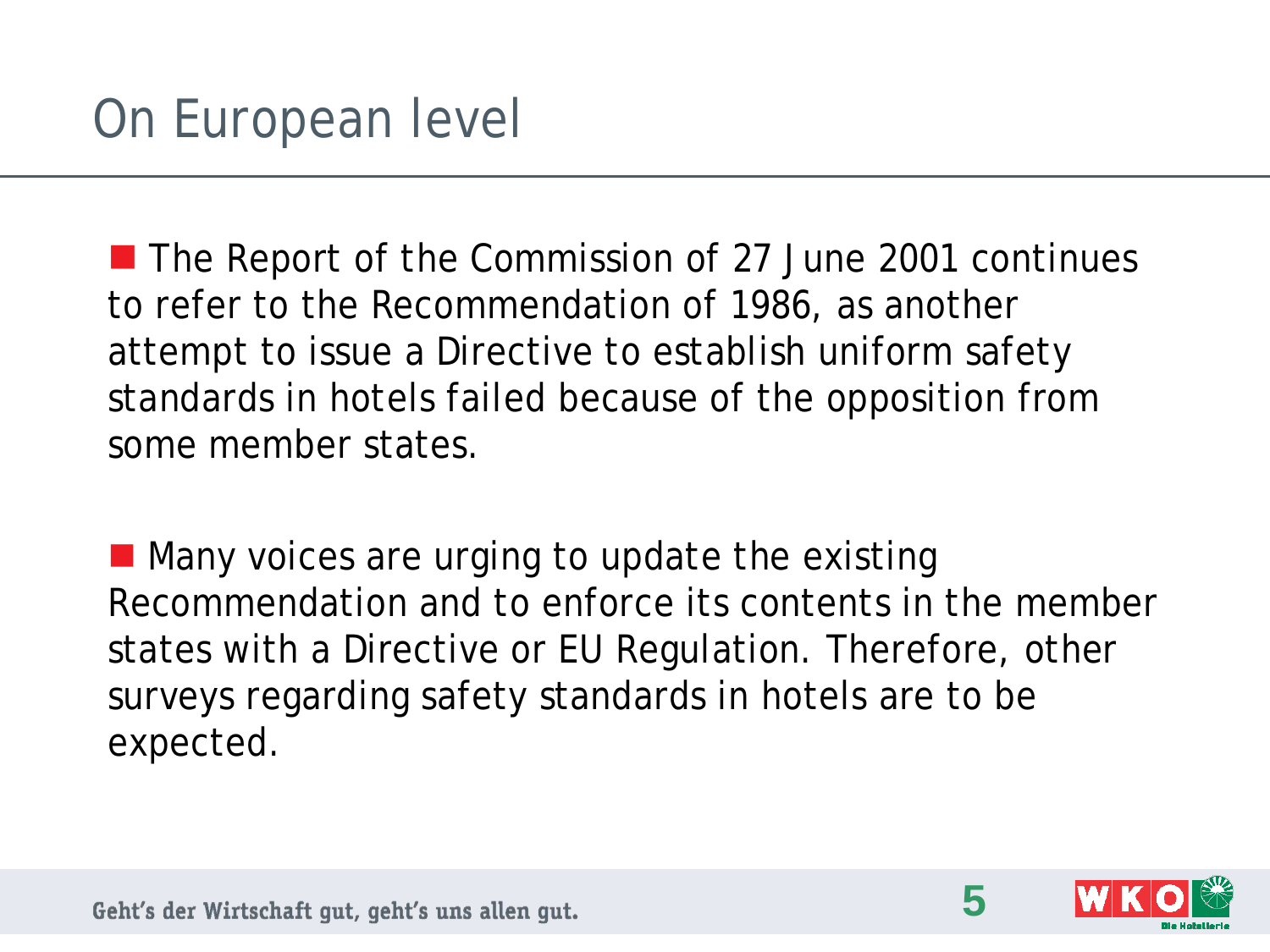Existing Directives of the European Union:

- Council Directive 89/106/EEC of 21 December 1988 on the "approximation of laws, regulations and administrative provisions of the member states relating to construction products"
- Council Directive 89/654/EEC of 11 November 1989 concerning the "minimum safety and health requirements for the workplace"
- Council Directive 92/58/EEC of 24 June 1992 on the "minimum requirements for the provision of safety and/or health signs at work" (in Austria, regulated by the Safety Marking Decree (KennV), Austrian Federal Law Gazette (BGBl.) II No. 101/1997)



**6**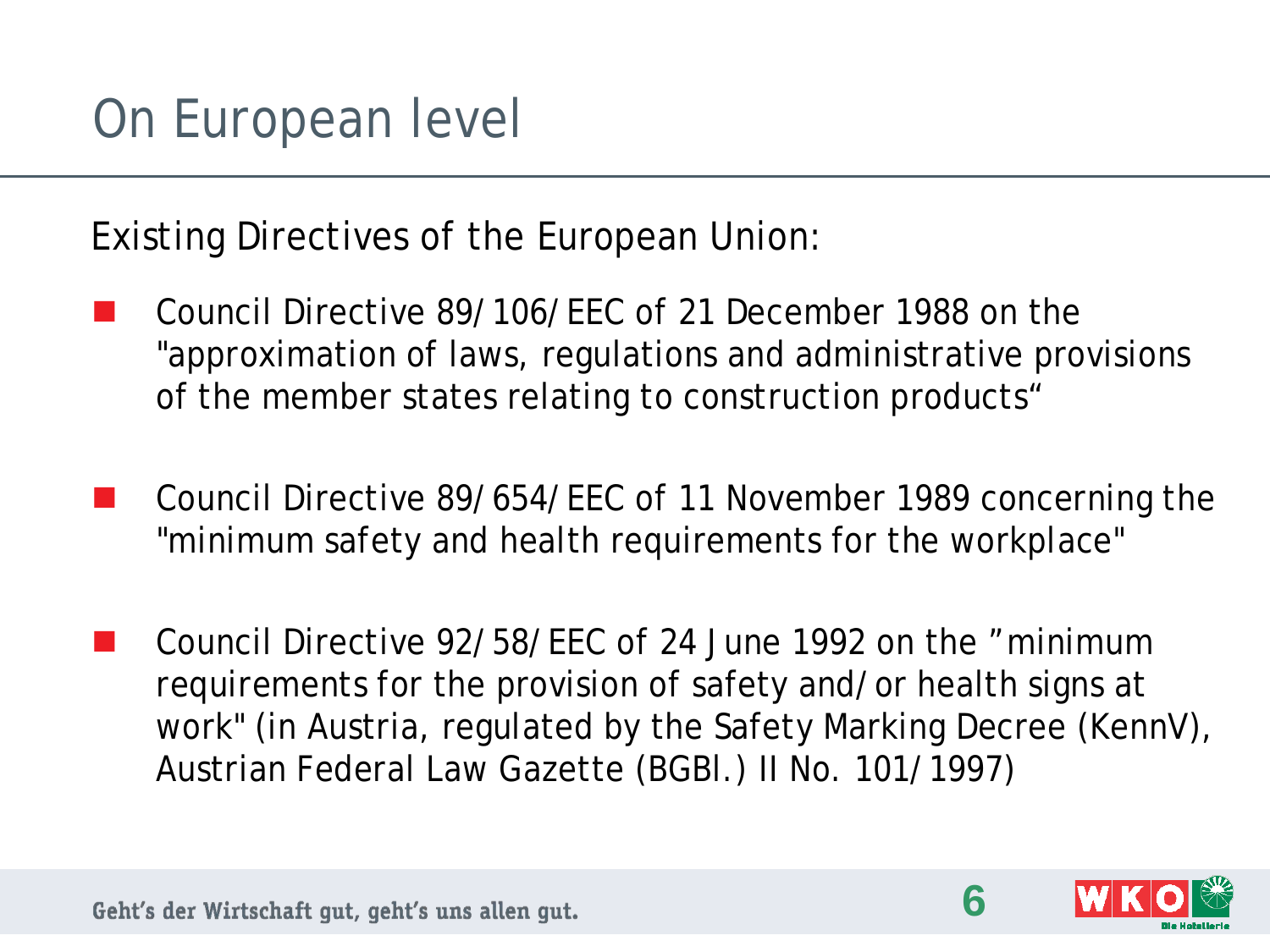#### Initiative: Federation of the European Union Fire Officers Associations (FEU)

■ Working group concerning "fire safety in existing hotels" with the aim to review the minimum standards defined by the EU in 1986 and to formulate proposals for a revised recommendation (no law!!)

■ Objective: Europe-wide uniform quality standard for the classification of hotels according to their fire safety (Europewide uniform criteria)



**7**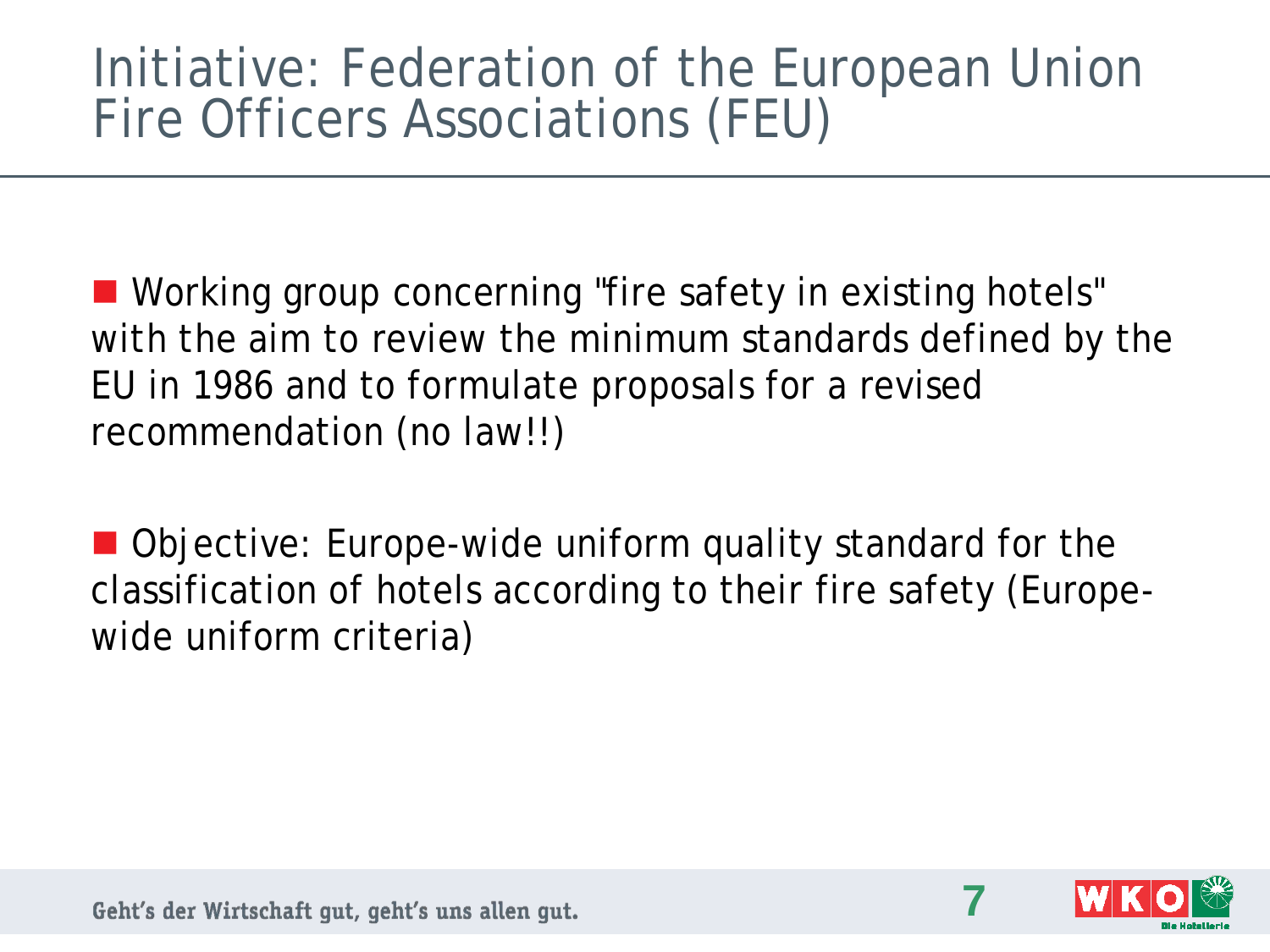- Preparation of lists containing the technical requirements for a fire safe hotel. Despite the different designs of the hotels, a comparable safety standard is to be achieved.
- Ensure fire safety training of hotel staff (one of the most important preventative fire safety measures!) at acceptable costs (use of training CDs)



**8**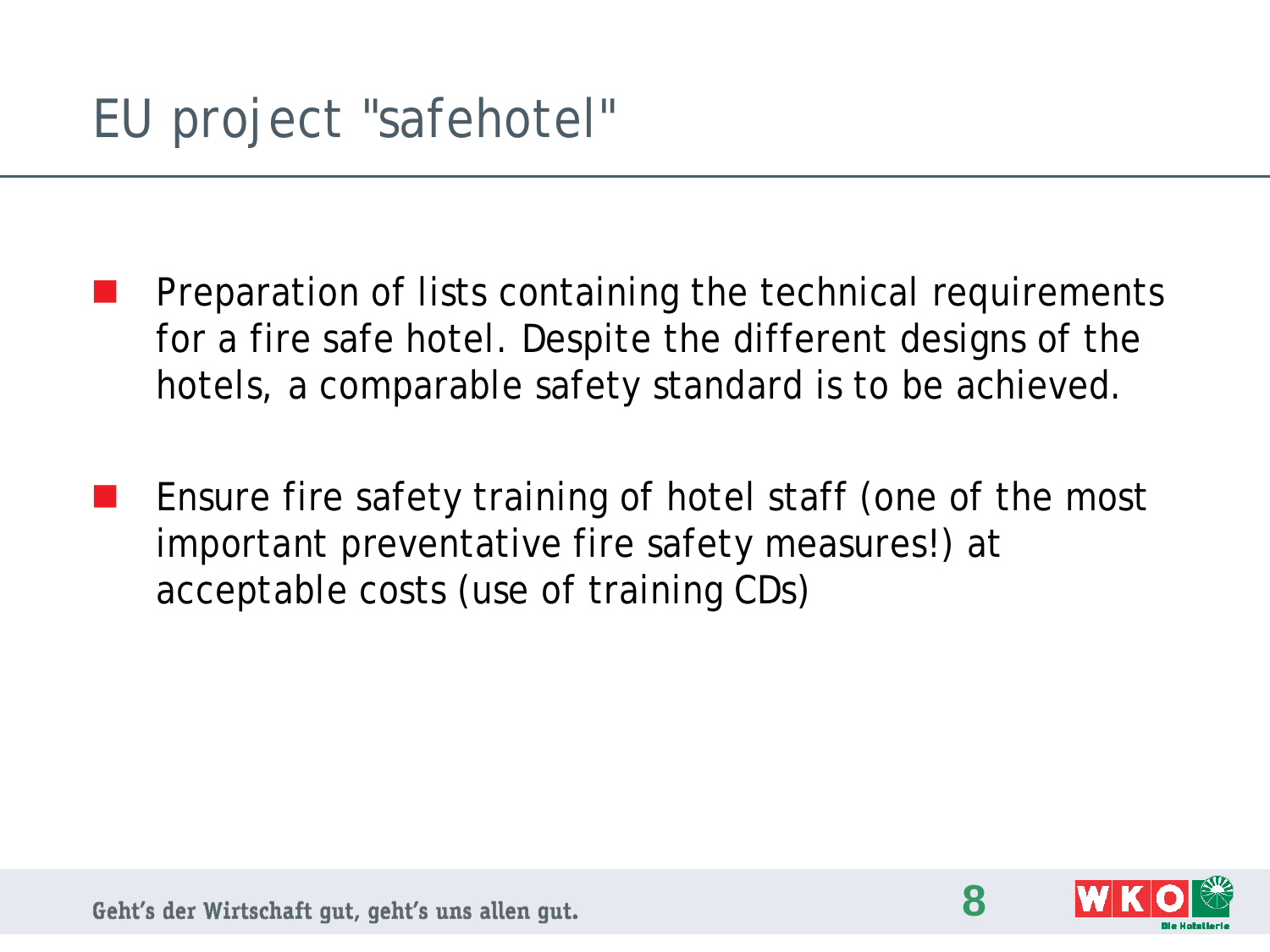■ No special regulations for hotels/boarding houses, BUT the general safety regulating legislation on federal level is applicable to these establishments.

■ This includes: Health and Safety at Work Act (ASchG), Workplace Directive (AStV), Trade, Commerce and Industry Regulation Act, Safety Marking Decree (KennV), Gas Act, Act on Electrical Engineering and many more.



**9**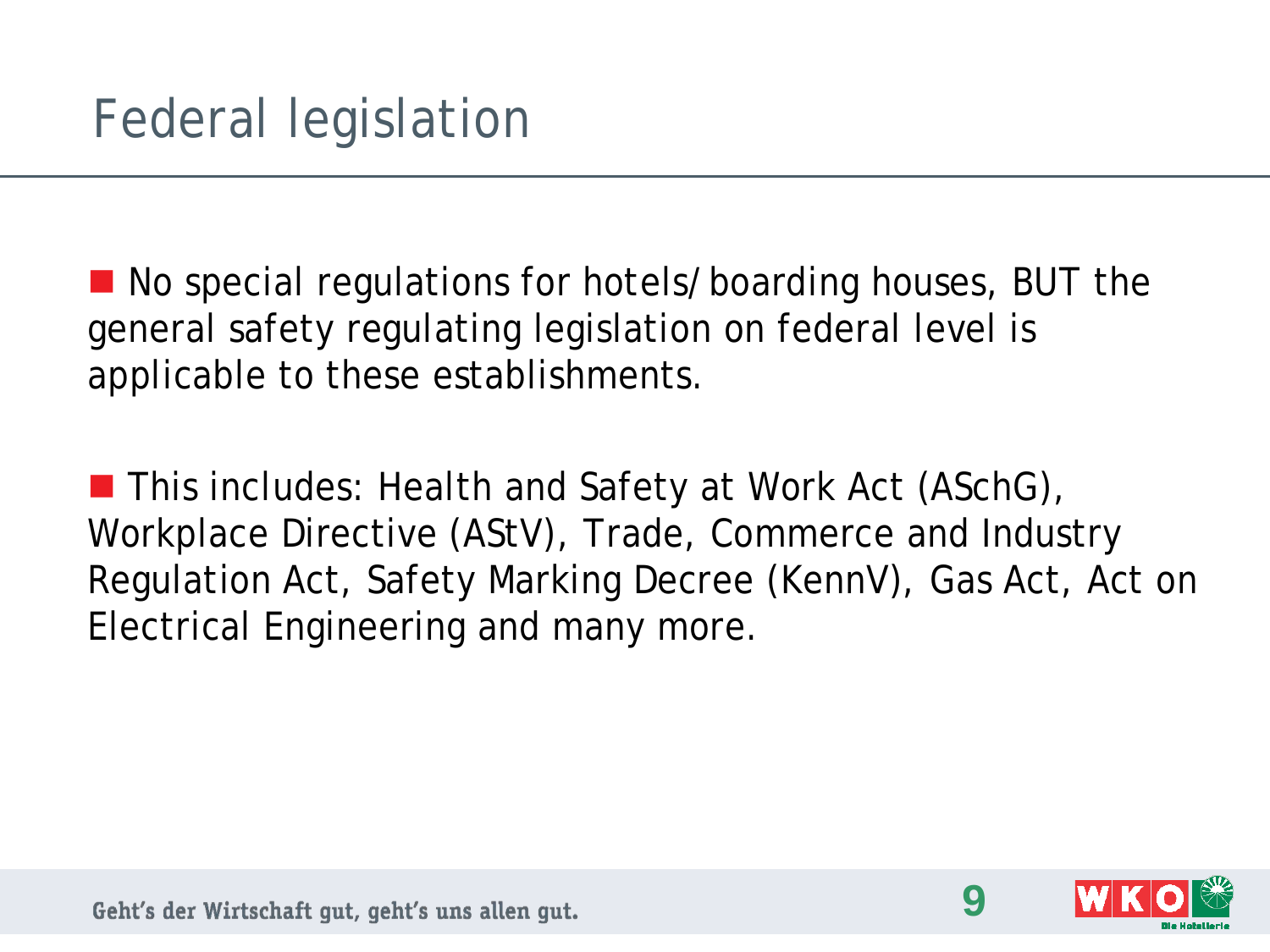- General structural regulations (usually no specific provisions regarding hotels/boarding houses) in construction regulations, construction engineering, fire police and fire brigade laws
- Austrian Institute of Construction Engineering OIB Guidelines

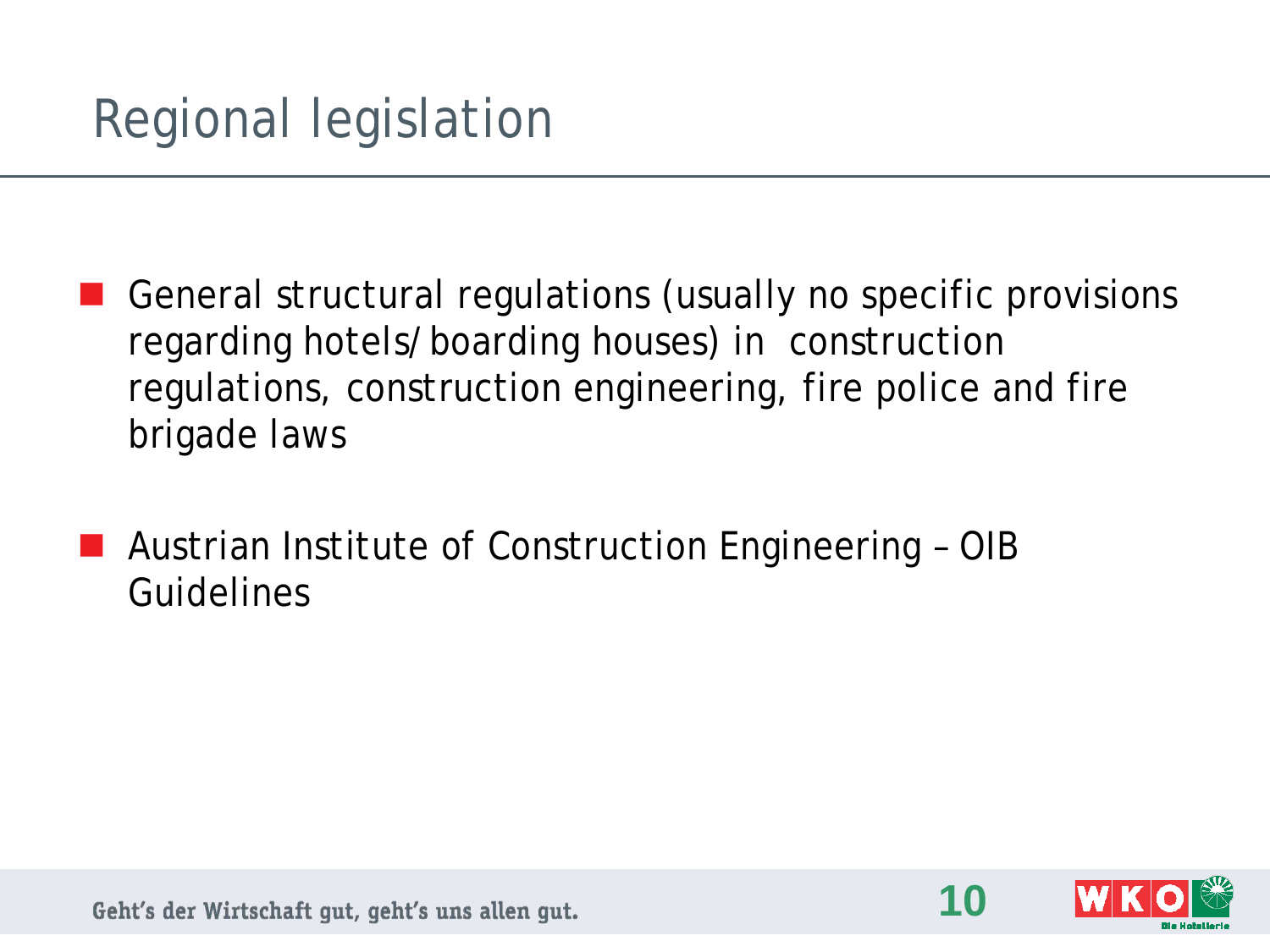# OIB Guidelines

- Resolved on 25 April 2007
- Serve as basis for the harmonisation of the construction engineering regulations
- Can be used for this purpose by the federal states
- Declaration of binding character of the OIB Guidelines reserved to the regions
- Publication of revised Guideline 2 "Fire Safety"
- Concerned are new buildings as well as existing buildings with major structural changes



**11**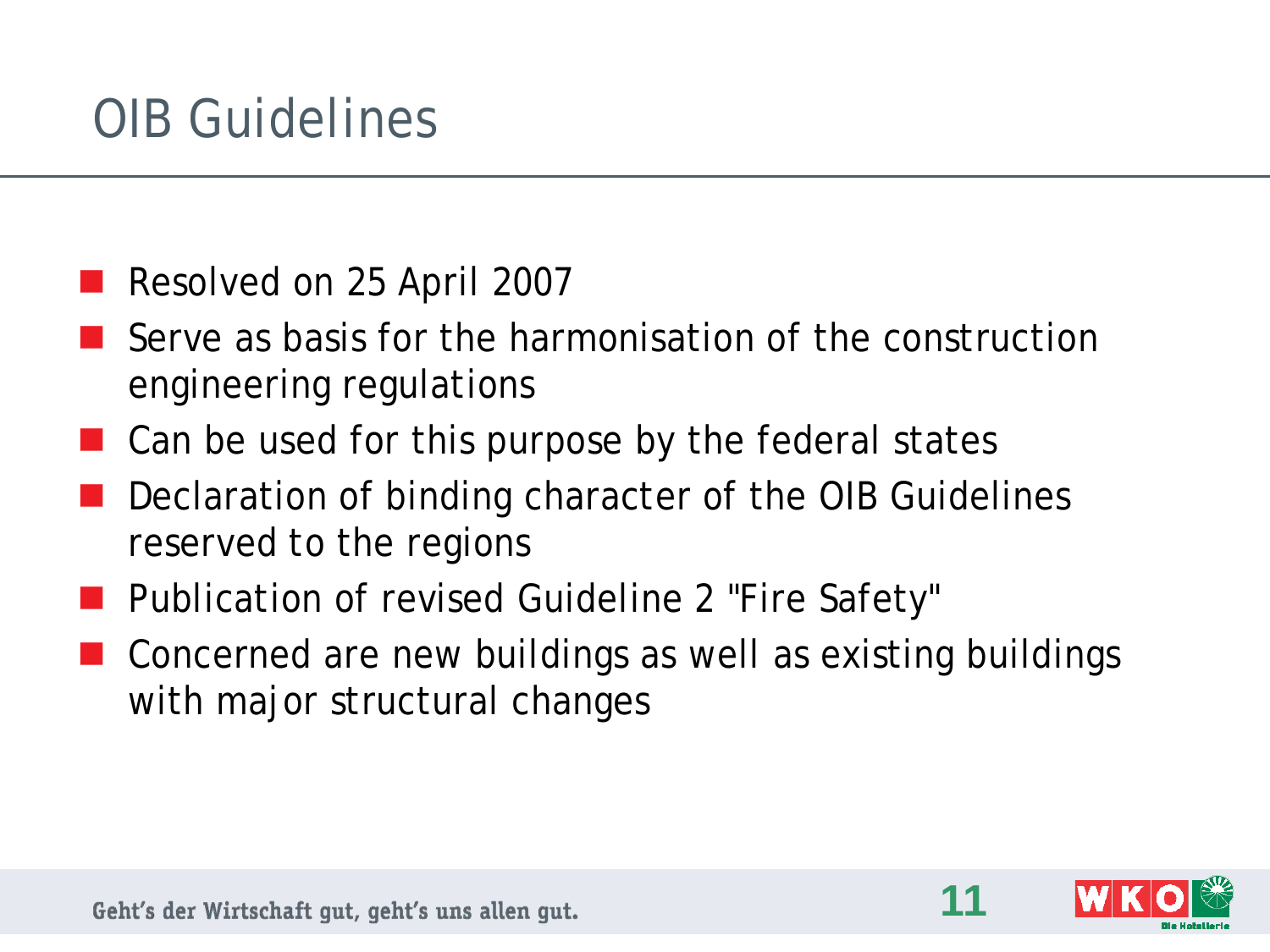# Codes of practice (guidelines)

- Technical standards for preventative fire safety to be regarded as state of the art
- Non-binding
- Different weighting / application in the individual federal states
- $\blacksquare$  E.g. technical guideline for preventative fire safety TRVB N 143/95: boarding houses, structural fire safety; technical guideline for preventative fire safety TRVB N 144/82: boarding houses, operational fire safety, guidelines of the Austrian Federal Fire Brigade Association (ÖBFV) e.g. guideline A/B/E …



**12**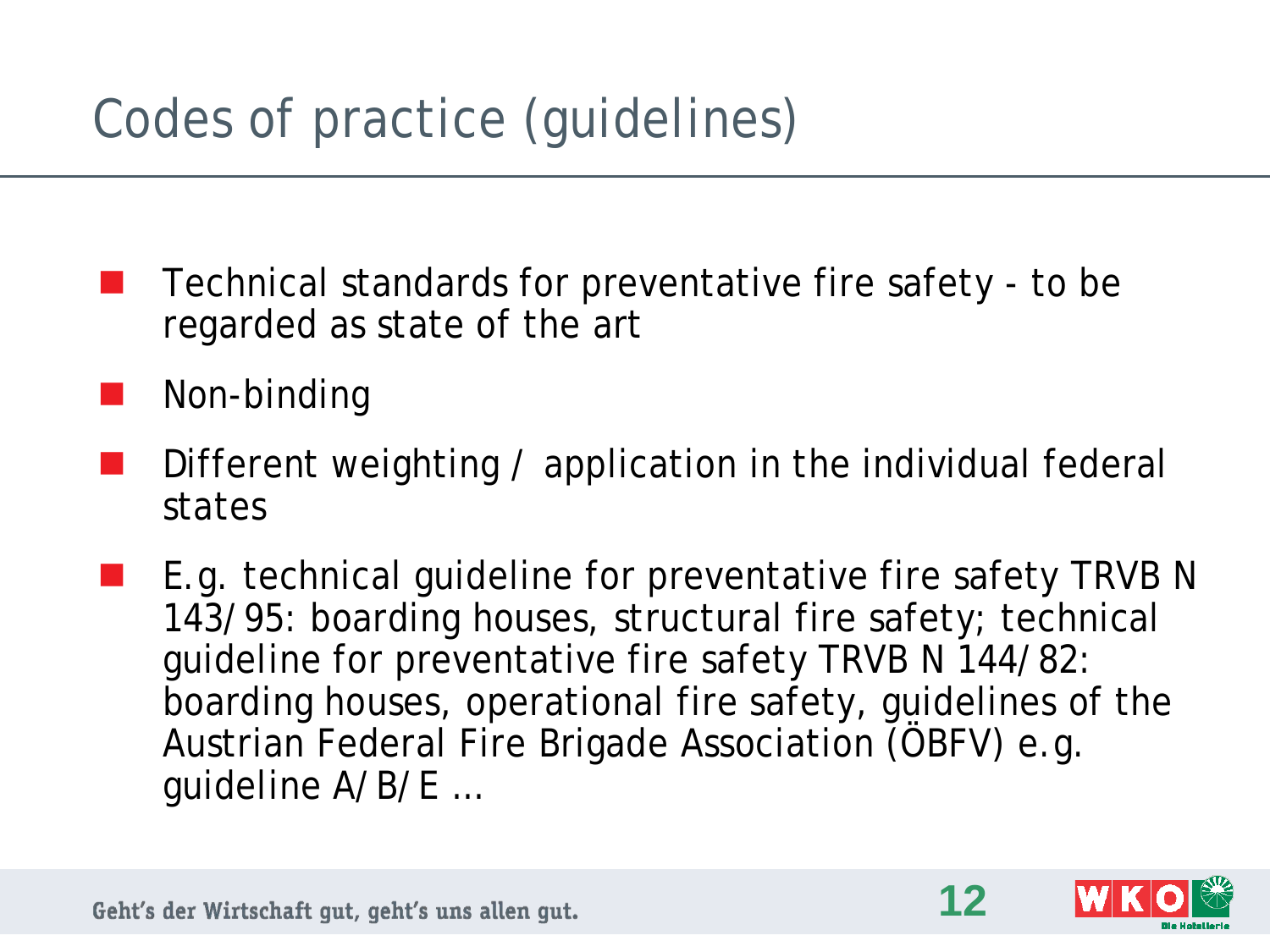- National standards: e.g. ÖNORM F/B/H …
- European standards: CEN (European Committee for Standardisation) for the development of harmonised European standards (HES) e.g. CEN/TC 127 – fire safety in buildings (binding as national standard) or ÖNORM
- International standards: ISO

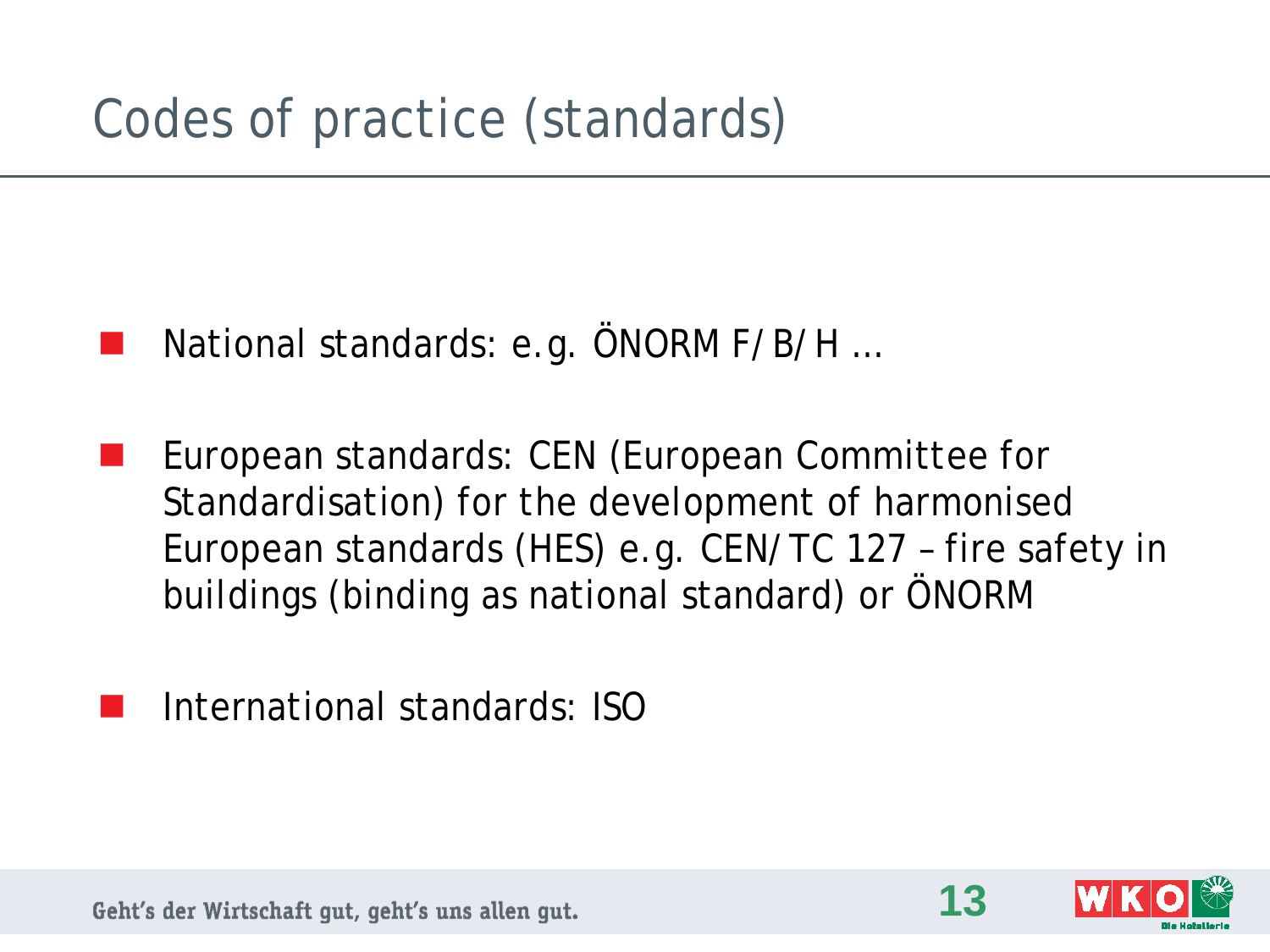**Construction Products Directive 89/106/FFC** 

 $\rightarrow$  harmonised European technical specifications serving as basis for the CE marking of construction products.

E.g. European technical approval (ETA): in the legal conception of the European Commission, no other legally binding evidence (e.g. bindingly declared national standards or national approvals) may be requested for concerned products starting from the time of publication of the guidelines for ETA.

**EXTEDTA (European Organisation for Technical Approvals) is** responsible for the development of this guideline.



**14**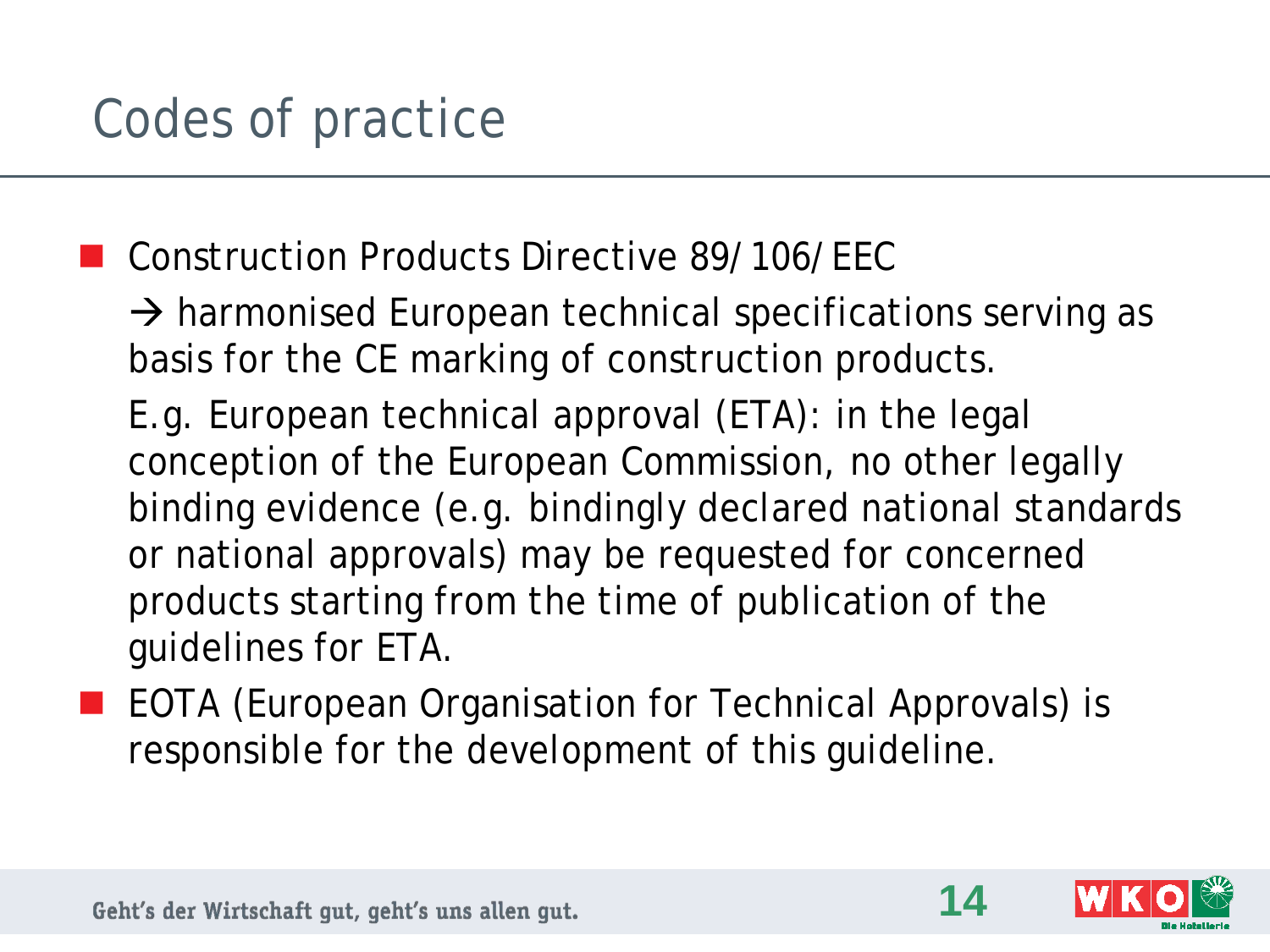# Company-internal regulations

- Fire safety regulations
- Behaviour in case of fire
- Behaviour during evacuations
- Checks/controls

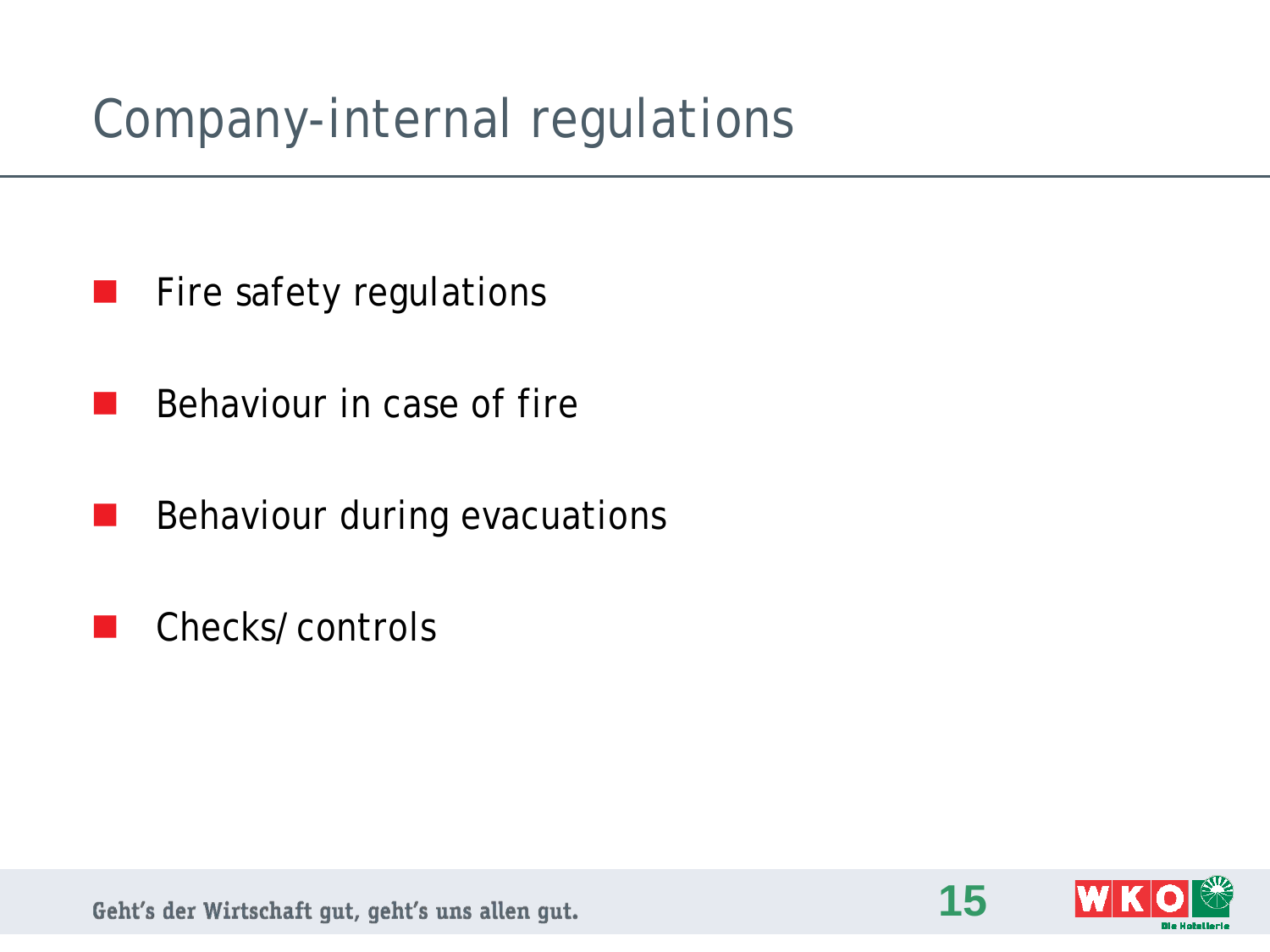## Fire safety

#### consists of

- **Structural**
- planning
- organisational
- $\blacksquare$  technical measures

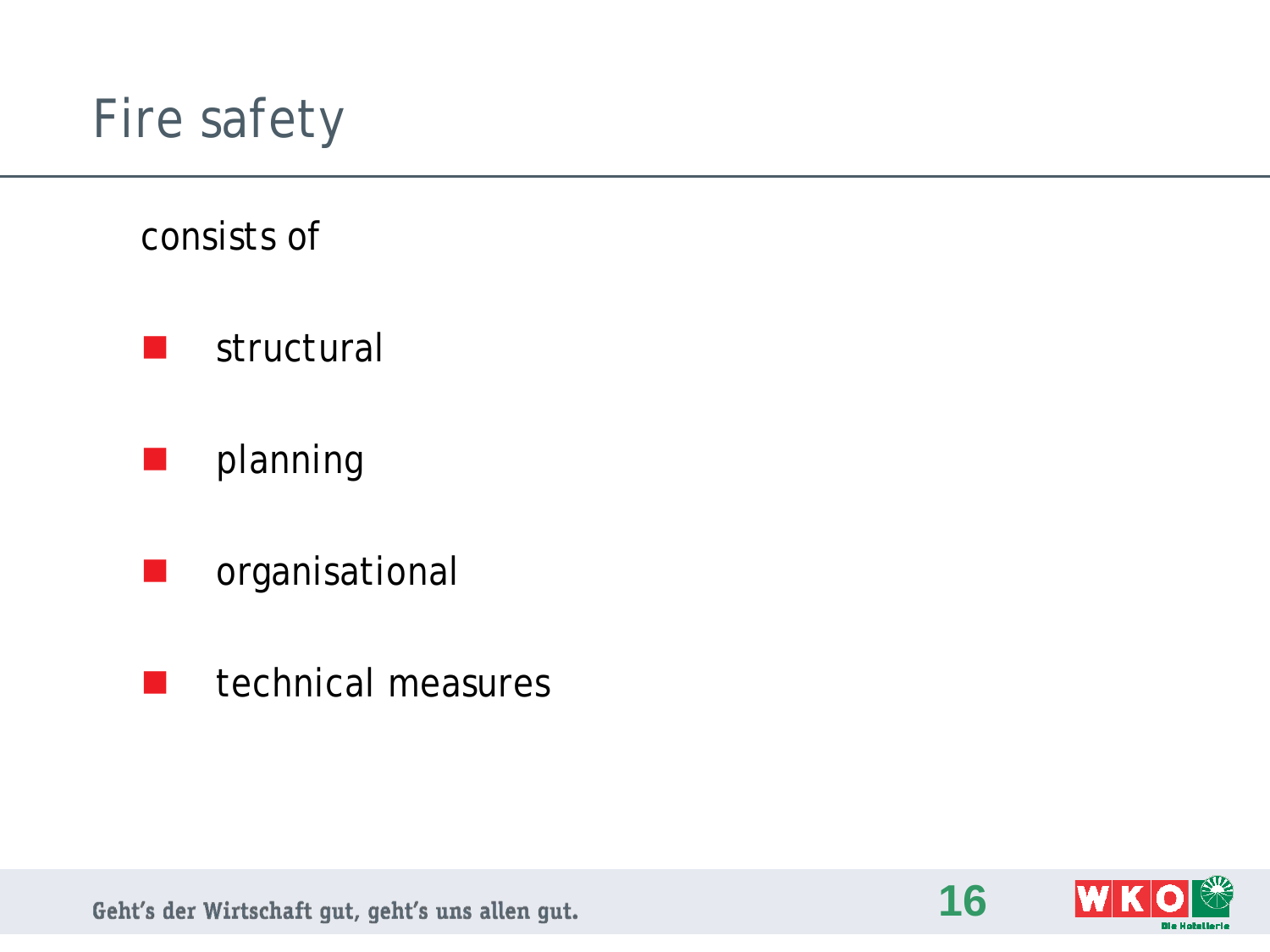- All structural measures to prevent fire damages, reduce the spreading of fire, for the rescue of people and facilitation of fire fighting
- Is relevant when it comes to
	- planning considerations
	- building materials (e.g. longer fire resistance times)
	- **structural elements**
	- **Figmeral Filte Safety**

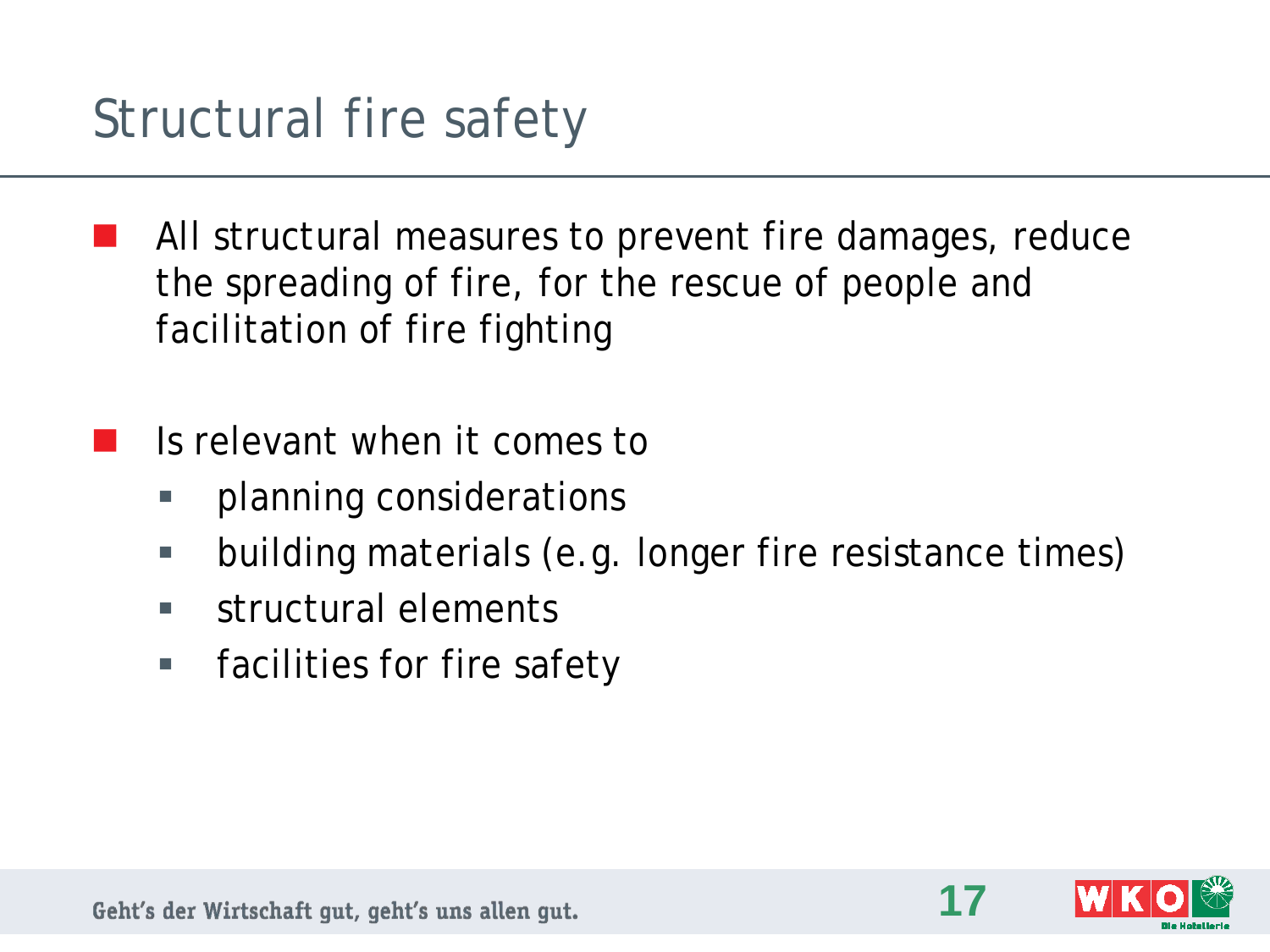# Fire safety (in planning / organisation)

 Planning: Fire compartments – structural elements that are separated from each other with fire-proof doors or fire walls/ceilings, escape routes, emergency exits, fire safety zones

 Organisational: Is the responsibility of the fire safety officer (person with respective training)  $\rightarrow$  the fire safety officer must know all about the fire safety plan (government requirements)



**18**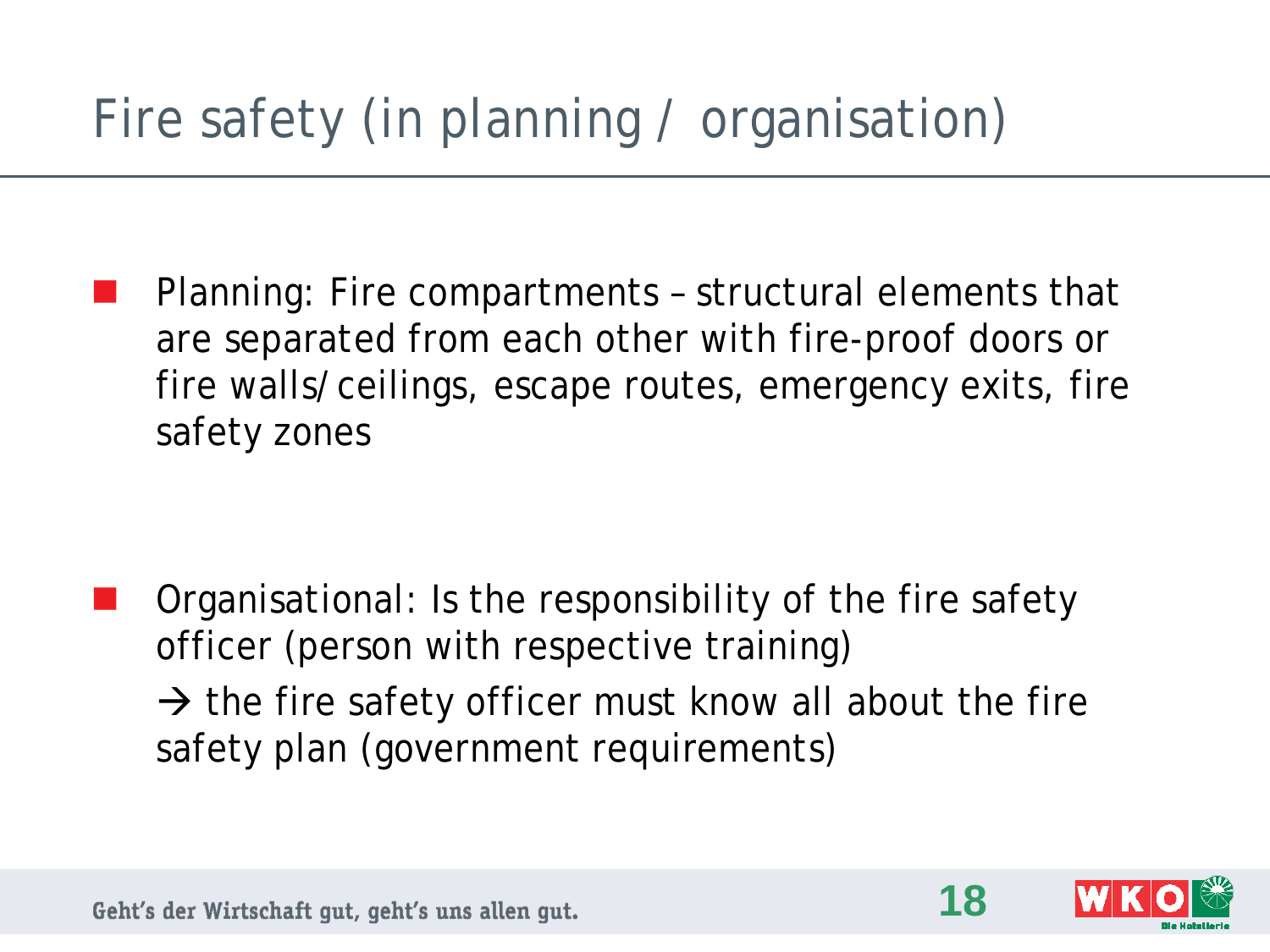# Technical fire safety

- Smoke alarms
- Heat/flame detectors
- Smoke and heat venting systems
- Alarm systems
- Escape route guide lights
- Sprinkler systems
- Equipment and devices for incipient fire fighting (e.g. hand fire extinguishers, wall hydrants)



**19**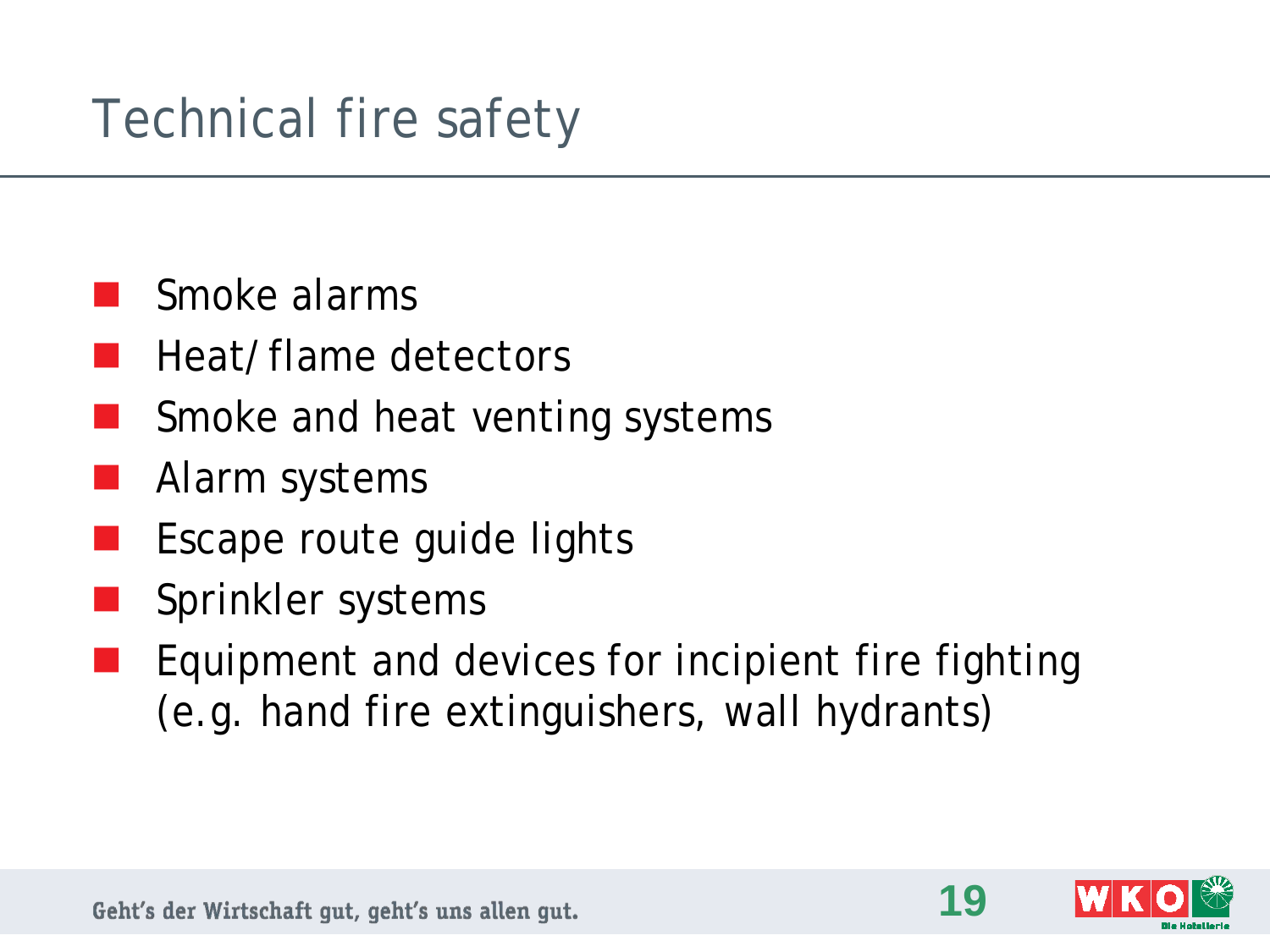## ACCOR as example

Accor's fire safety policy: **BTH**

- General guidelines
- **B** Buildings
- **T** Technical installations
- **H** Human element

B – buildings must be considered the most important aspects in this order, followed by H - human element!

Objective: Optimal coordination of the individual elements for each hotel as well as continuous improvement of the fire safety programme



**20**